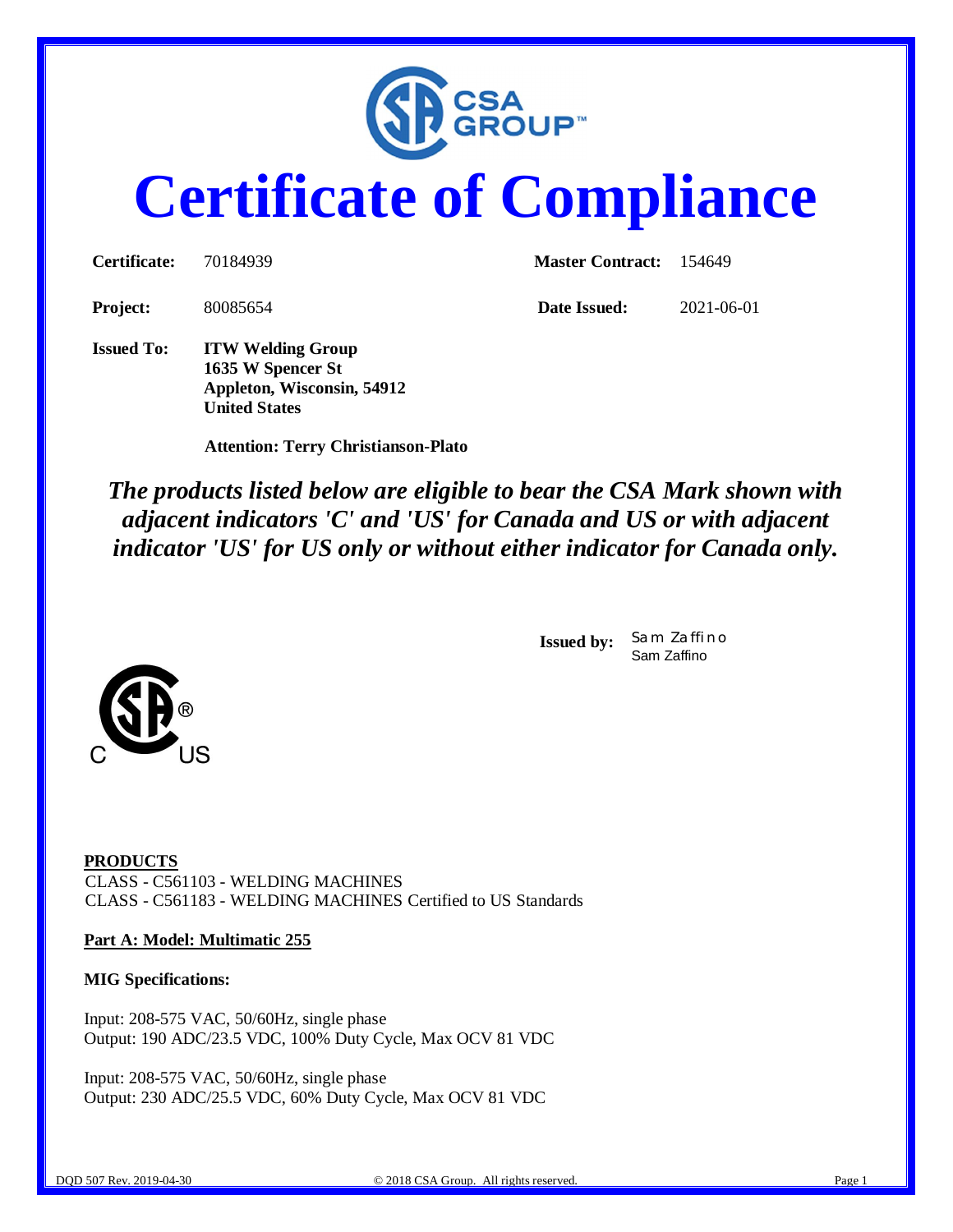

**Certificate:** 70184939 **Project:** 80085654

**Master Contract:** 154649 **Date Issued: 2021-06-01**

Input: 208-575 VAC, 50/60Hz, single phase Output: 260 ADC/27 VDC, 40% Duty Cycle, Max OCV 81 VDC

Input: 208-575 VAC, 50/60Hz, single phase Output: 350 ADC/31.5 VDC, 10% Duty Cycle, Max OCV 81 VDC

### **STICK Specifications:**

Input: 208-575 VAC, 50/60Hz, single phase Output: 170 ADC/26.8 VDC, 100% Duty Cycle, Max OCV 81 VDC

Input: 208-575 VAC, 50/60Hz, single phase Output: 200 ADC/28 VDC, 60% Duty Cycle, Max OCV 81 VDC

Input: 208-575 VAC, 50/60Hz, single phase Output: 240 ADC/29.6 VDC, 40% Duty Cycle, Max OCV 81 VDC

Input: 208-575 VAC, 50/60Hz, single phase Output: 275 ADC/31 VDC, 25% Duty Cycle, Max OCV 81 VDC

### **TIG Specifications:**

Input: 208-575 VAC, 50/60Hz, single phase Output: 230 ADC/19.2 VDC, 100% Duty Cycle, Max OCV 81 VDC

Input: 208-575 VAC, 50/60Hz, single phase Output: 275 ADC/21 VDC, 60% Duty Cycle, Max OCV 81 VDC

### **Input Current Specifications:**

U<sub>1</sub>: 208 VAC, I<sub>1max</sub>: 65.1 A, I<sub>ieff</sub>: 27.4 A U<sub>1</sub>: 240 VAC, I<sub>1max</sub>: 54.8 A, I<sub>ieff</sub>: 24.1 A U<sub>1</sub>: 460 VAC, I<sub>1max</sub>: 29.8 A, I<sub>ieff</sub>: 13.7 A U<sub>1</sub>: 575 VAC, I<sub>1max</sub>: 24.4 A, I<sub>ieff</sub>: 11.5 A

### **Part B: Model: MILLERMATIC 255**

### **MIG Specifications:**

Input: 208-240 VAC, 50/60Hz, single phase Output: 190 ADC/23.5 VDC, 100% Duty Cycle, Max OCV 87 VDC

Input: 208-240 VAC, 50/60Hz, single phase Output: 230 ADC/25.5 VDC, 60% Duty Cycle, Max OCV 87 VDC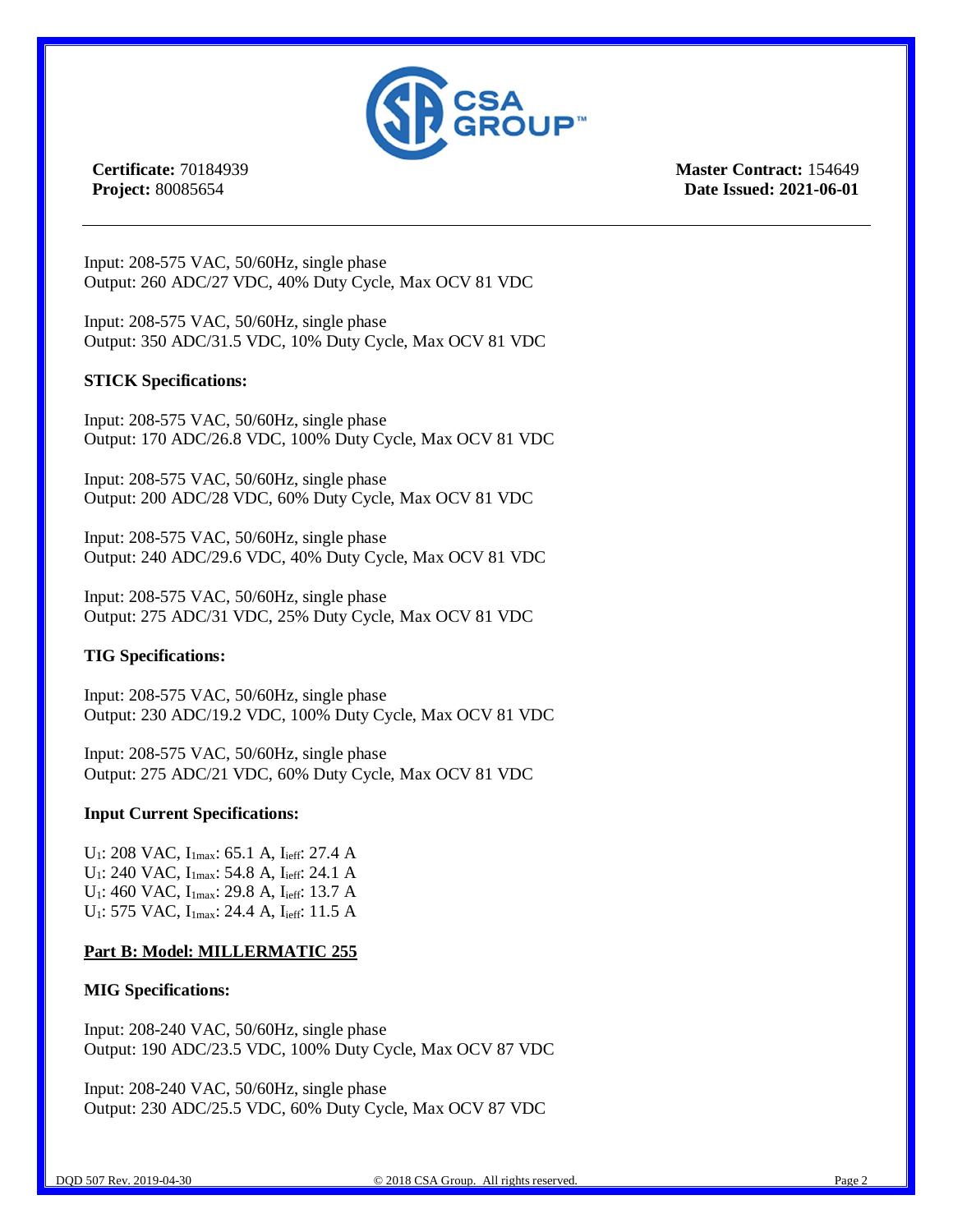

**Certificate:** 70184939 **Project:** 80085654

**Master Contract:** 154649 **Date Issued: 2021-06-01**

Input: 208-240 VAC, 50/60Hz, single phase Output: 260 ADC/27 VDC, 40% Duty Cycle, Max OCV 87 VDC

Input: 208-240 VAC, 50/60Hz, single phase Output: 350 ADC/31.5 VDC, 15% Duty Cycle, Max OCV 87 VDC

### **Input Current Specifications:**

U<sub>1</sub>: 208 VAC, I<sub>1max</sub>: 86.9 A, I<sub>ieff</sub>: 34.1 A U<sub>1</sub>: 240 VAC, I<sub>lmax</sub>: 74.6 A, I<sub>ieff</sub>: 30.8 A

#### **APPLICABLE REQUIREMENTS**

- CSA C22.2 No. 60974-1 Arc Welding Equipment; Part 1: Welding Power Source.
- ANSI/IEC 60974-1 Arc Welding Equipment; Part 1: Welding Power Source